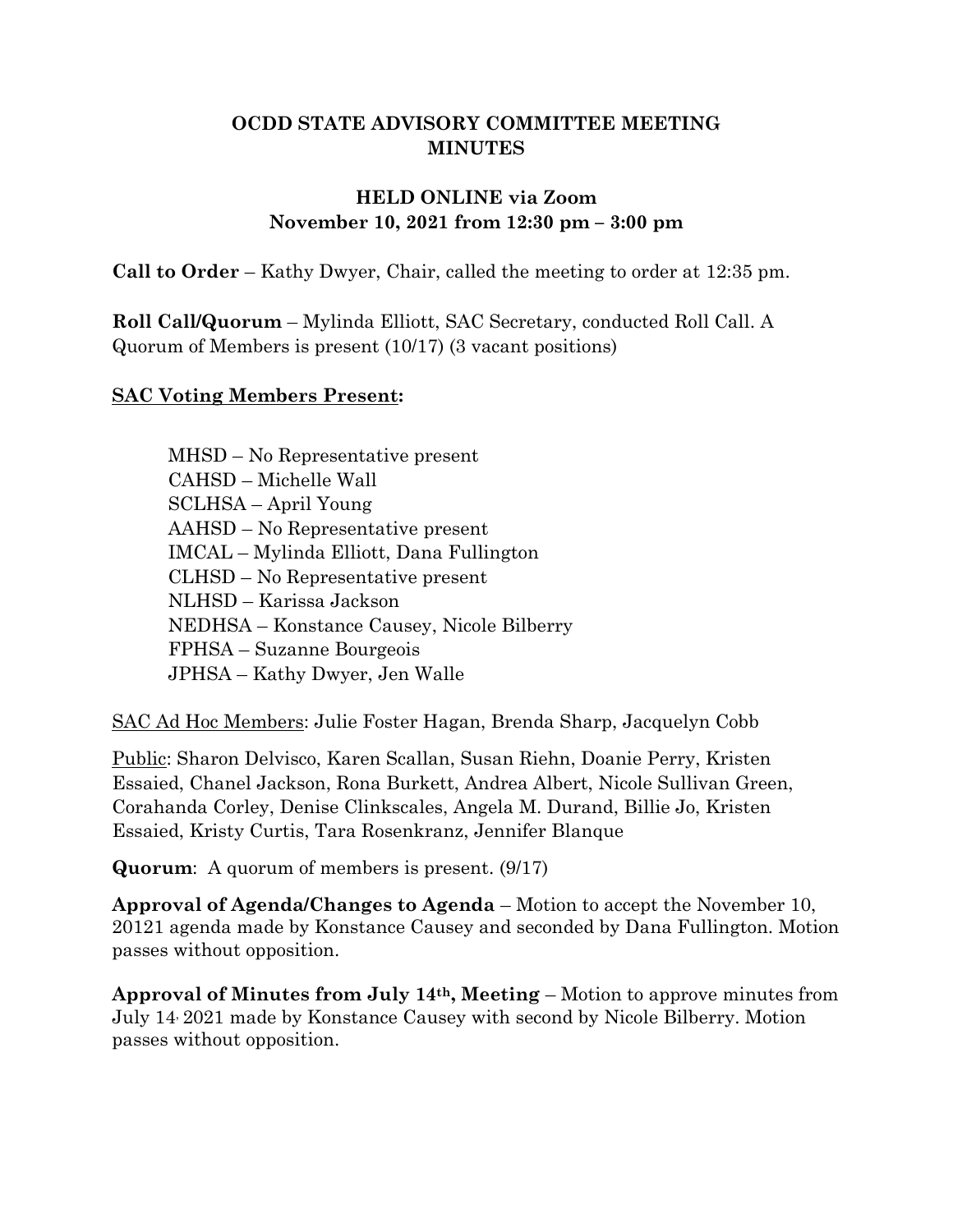### **Public Comments:** None

# **OCDD Report:**

Early Steps Transition Report - Brenda Sharp – Brenda reported they changed the process for determining children eligible for DD services by their 3rd birthday. New measurements were developed with last year being a test year for a new measurement process. So, they weren't reporting any results as the details for the process were being worked out.

- 1. They decided to keep the new procedure for one more year to make sure the process is working the way it was intended, i.e., children successfully have eligibility determined by third birthday.
- 2. At the November meeting with the quality section, they reviewed the data from last year, the LGEs started out with 60-70% success in the measurement in the first quarter (some higher) and most improved to  $90-100\%$  by the  $4<sup>th</sup>$  quarter. The statewide average was 92%. They are pleased with the progress over the year. Tanya Murphy still receives a monthly "concerns" list to use to follow-up in the event there's a glitch in the data report or something else affecting performance which will be used to make decisions going forward.
- 3. In response to discussion about families not following through after the referral to the LGE, it helps to remember that about 55% of children exit EarlySteps at a developmental level of typical peers. Families may choose not to follow up with the referrals if their child no longer has developmental support needs. Kathy Dwyer explained that the original request for the report was to track the number/percentage of families that are not responding to LGE outreach efforts. This number appears high in Jefferson Parish, and she is interested in knowing if it is a statewide issue as well. A comment was made that the discussion with the parents about LGE services is not as detailed as the conversation about school system services.

#### Budget and Legislative Update Combined – Julie Foster Hagan, Assistant Secretary

- OCDD is putting together a budget for the next fiscal year. They will present it to the Division of Administration, then the Governor, and then it will work its way through the legislative process.
- LDH is preparing budget highlights including funding to implement Comprehensive Dental for Adults with I/DD who are on a waiver and a rate increase of up to \$2.50 for DSWs effective October 1, 2021 to bring minimum wage up to \$9/hr. which is budgeted to continue next fiscal year.
- Possible funding through the American Rescue Plan ACT America CARES dollars, Money Follow the Person Dollars, and the New Opportunity Waiver
- Another possible place of funding is the fund to enhance Home- and Community-Base Services
- A timeframe to spend over the year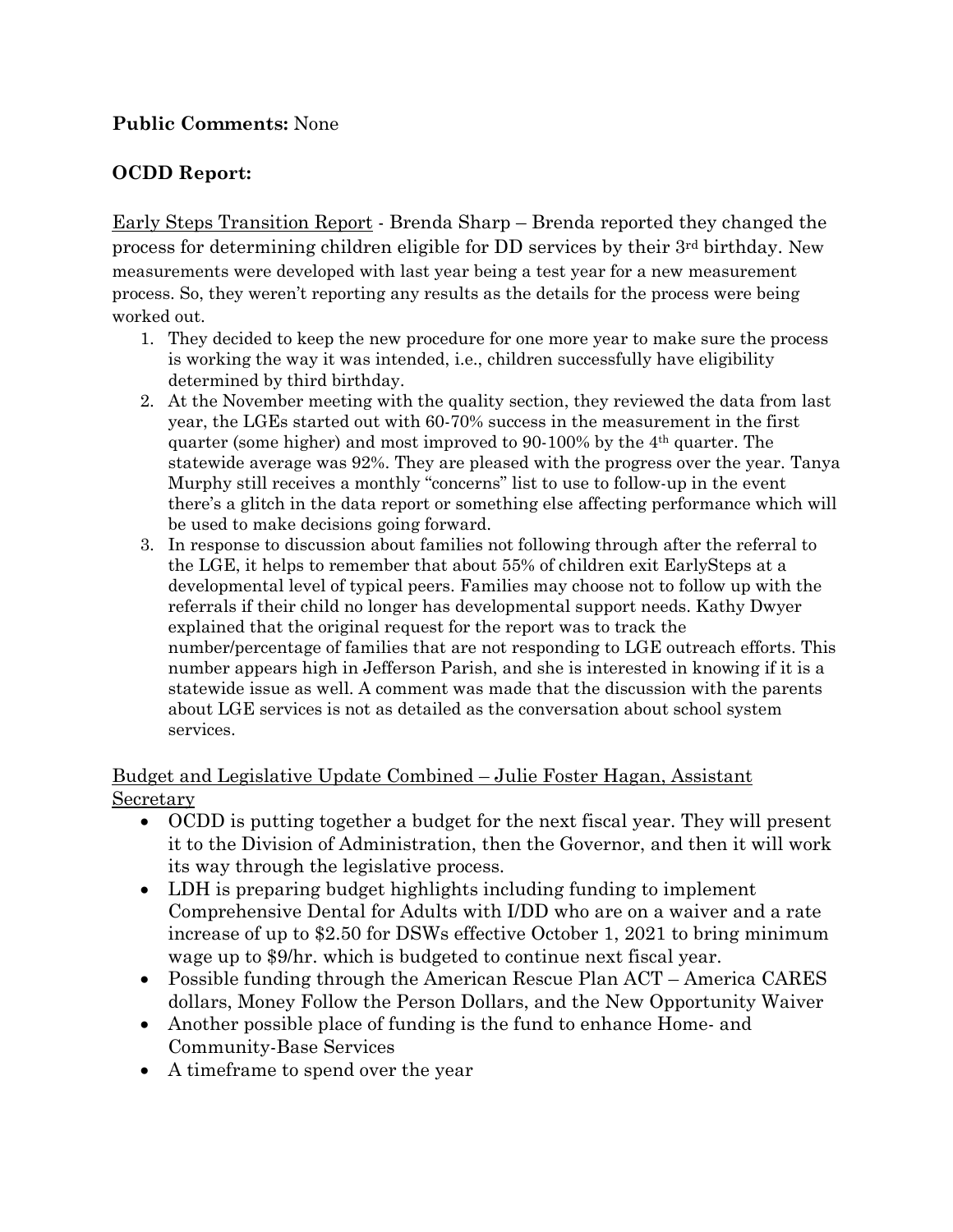- A lot of people are trying to find a way to understand or accept the three-year plan; the work being done for families and the Legislative process
- Some adjustments in EarlySteps related to utilization. They're experiencing a steady incline in referrals during COVID.
- There are a lot of concerns with virtual visits.
- Budget adjustment for funds needed for the number of services used in EarlySteps
- Not a substantial change in the American Rescue Plan ACT

### COVID19 Update

- COVID Vaccine
	- o There's a mandate that states if you work in facilities that is overseen by Health Standards vaccinations are required.
	- o Mandate effective December 5, 2021
	- o OSHA this mandate is on hold due to litigation. It requires vaccinations for employees of agencies with over 100 employees.
	- o Health Standard and the state are looking for additional guidance for the vaccine mandate.
	- o There is the ability to request religious or cultural exemption.
	- $\circ$  Regional vaccination event for individuals and staff that reside in ICF facilities will be held.
	- $\circ$  Target message to individual event in all regions before December  $5<sup>th</sup>$ through January  $21<sup>st</sup>$  – fully vaccinated.
	- o Will send the event information to Kathy Dwyer for SAC members.
	- $\circ$  \$100 gift cards will be issued to individuals for 1<sup>st</sup> vaccination.
- Update on Appendix K will be on the LDH website.
	- o Public Health Emergency (PHE) has been extended through January 2021. The Appendix K Exceptions continue 6 months after the end of the PHE.
	- o The Biden Administration will give 60-day notices on pandemic extensions.
	- o Public Health notice can only be extended for 90 days; somethings will end in January, e.g., background checks for families who are caregivers.

Kathy asked how much will be included in the budget for Comprehensive Dental Services? Julie said if you are an adult in Home- and Community-Base Waiver Services, you are automatically enrolled in the Dental Care Program.

- Funding for Comprehensive Dental Care would not be service based
- MCO's will receive a contract for a certain amount, i.e., an amount per month per member. This will allow the fiscal cost for the budget to be more predictable.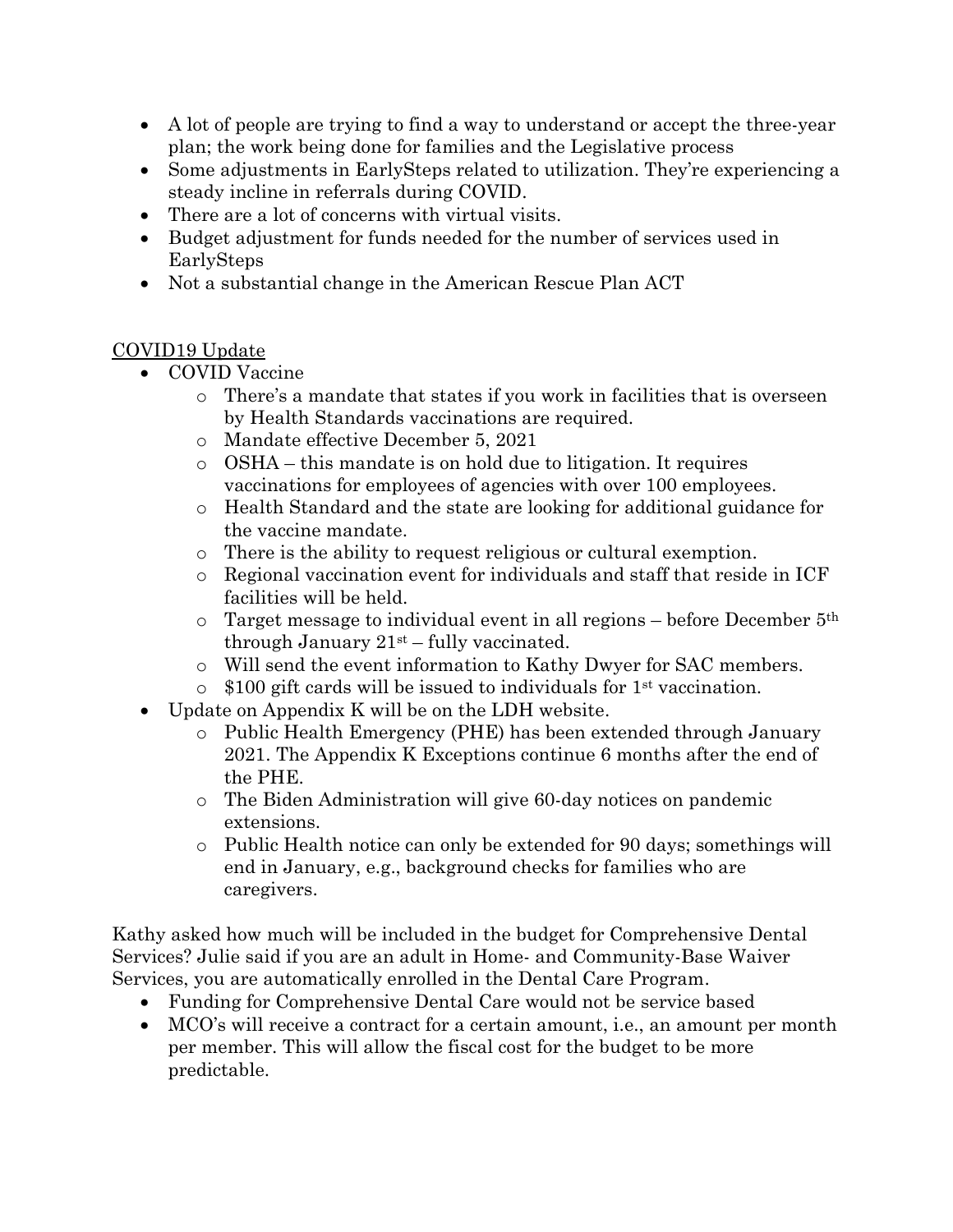American Rescue Plan Act HCBS Funds Update

- Provides additional Federal dollars to States to enhance Home- and Community-Base Services.
- Can draw down additional dollars matched April 1, 2021 March 30, 2022.
- Have until March 2022 to spend allotted funds.
- Have to show dollar amounts enhanced.
- Some of the items that will be funded by American Rescue Plan funds include:
	- o TEFRA which has full CMS approval. Other activities waiting on approval from CMS.
	- o START Team which helps states set up crisis response for individuals with co-occurring developmental disabilities and behavioral health needs. Funding will be used to pay for the START Team to come in and conduct and assessment with stakeholders and help develop a plan for how to move forward in establishing services.
	- $\circ$  Infrastructure Stand-up for Technology 1<sup>st</sup> which is to assist individuals to have better knowledge of technology equipment (access to iPad, computers or laptops) and access to information and services as well as establish remote support.
	- o Value-Base Payment Module is designed to be an incentive for providers to help people meet their outcome and provide quality services. The incentive measures still need to be developed.
	- o Training Dental Practitioners OCDD is working with the Dental Task Force for Adults with I/DD and LSUHSC School of Dentistry to help with development.
	- o Bonus payments to Direct Support Workers beginning March 2022 through 2024 to help with those who have worked through the pandemic. It will be a payment of \$125 to providers with \$100 of the \$125 going to the worker.
	- o One time rate increase for Support Coordinators of 30%
	- $\circ$  Rate increase to for OAAS DSWs as much as \$2.50 per hour for those at minimum wage.

A question was raised about other family being able to work as a DSW? Julies said yes. But they will need to get CMS approval. LDH/OCDD will need to give quarterly updates. The state needs approval before new items are implemented.

April Young asked if Self-Direction employers can be paid caregivers after the expiration of the Appendix K Exceptions. Julie Foster Hagan responded that no, self-direction employers present a conflict of interest, the same parent can no longer be an employer of record and be an employee 6 months after the end of the Appendix K Exceptions which expire 6 months after the end of the Public Health Emergency.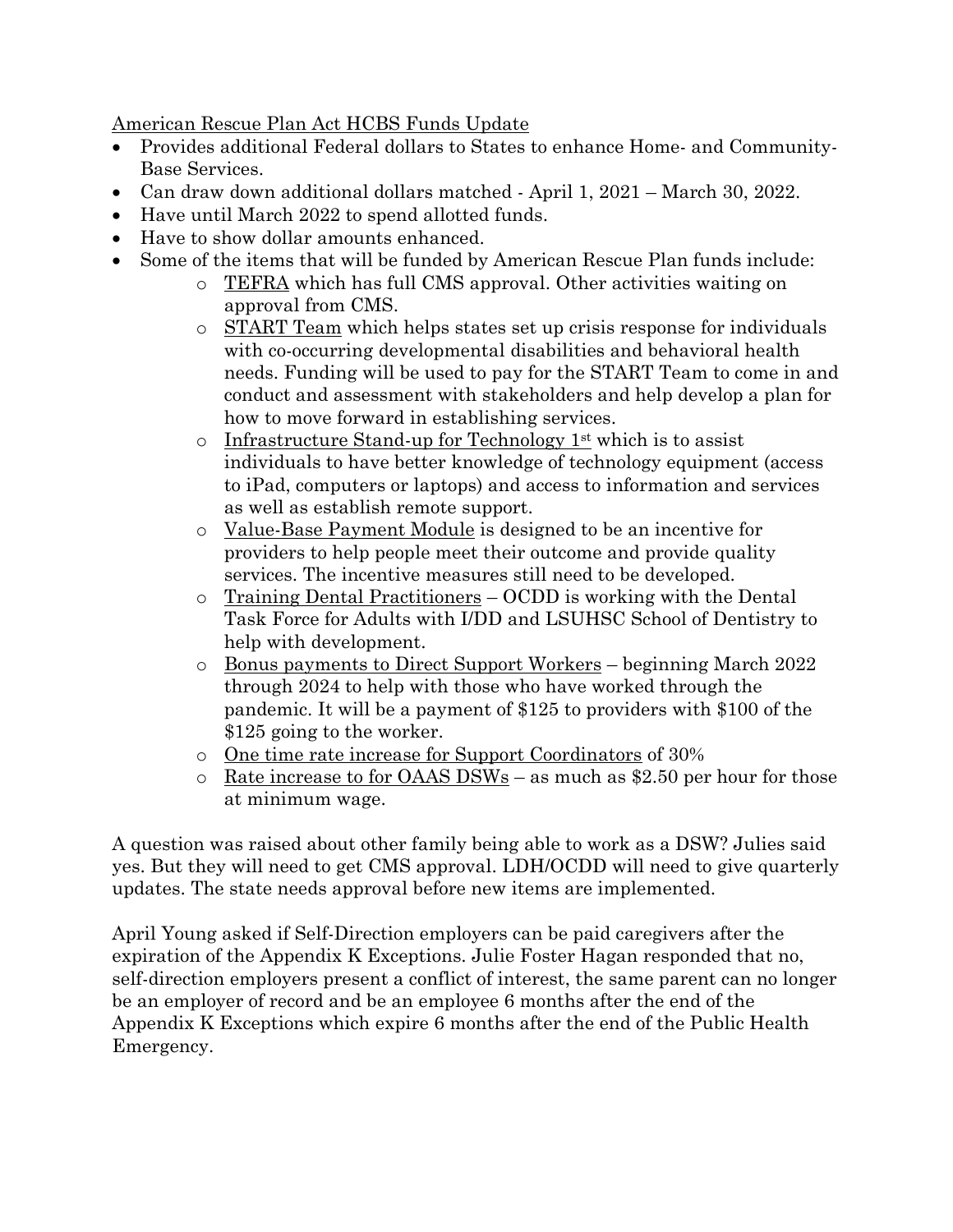Michelle Wall asked if the 30% increase for Support Coordinators applies to EarlySteps. Julie Foster Hagan stated that funding from the American Rescue Plan can only be used for Home- and Community-Base Services so the increase would not apply to EarlySteps. However, there's a portion of funding that will be implemented. Will follow-up with Brenda Sharp.

# **ACT 421**

- Now called TEFRA
- Before TEFRA-like
- Included in the American Rescue plan budget
- That part was approved in the budget
- Now waiting for CMS approval. Hopefully by January 2022
- Eligible participants with disabilities will receive Medicaid regardless of the family's income
- There will be an assessment to determine eligibility

Kathy Dillion asked if funding will be available to parents who have private insurance? Julie said yes, that's what Act 421 is intended for, i.e., for those that don't otherwise qualify for Medicaid.

# **Status of Critical Incident Report**

Two OCDD policies and procedures to be updated

- 1. Reporting
- 2. Levels of Review
	- What incident qualifies as critical incident how we help teams have the right conversation, maybe a form to guide the conversation
	- Threshold for the incidents for LGE and state office
	- Process of what the indicators are
	- Actual reporting system is down

Nicole Green said they are not able to get the full data on the Critical Incident performance indicator. One issue is getting the full report with SIMS. Julie will check with Dolores Sarna – incident designee.

Kristen Essaied asked for an update on the issue with new participant's initials that are transferred, people that are bumped, their names do not translate. Were told there are backlogs.

Kathy Dwyer asked about a PowerPoint presentation about the process for reporting abuse/neglect that was discussed in a previous meeting. Julie said she has the information, and it was still being developed.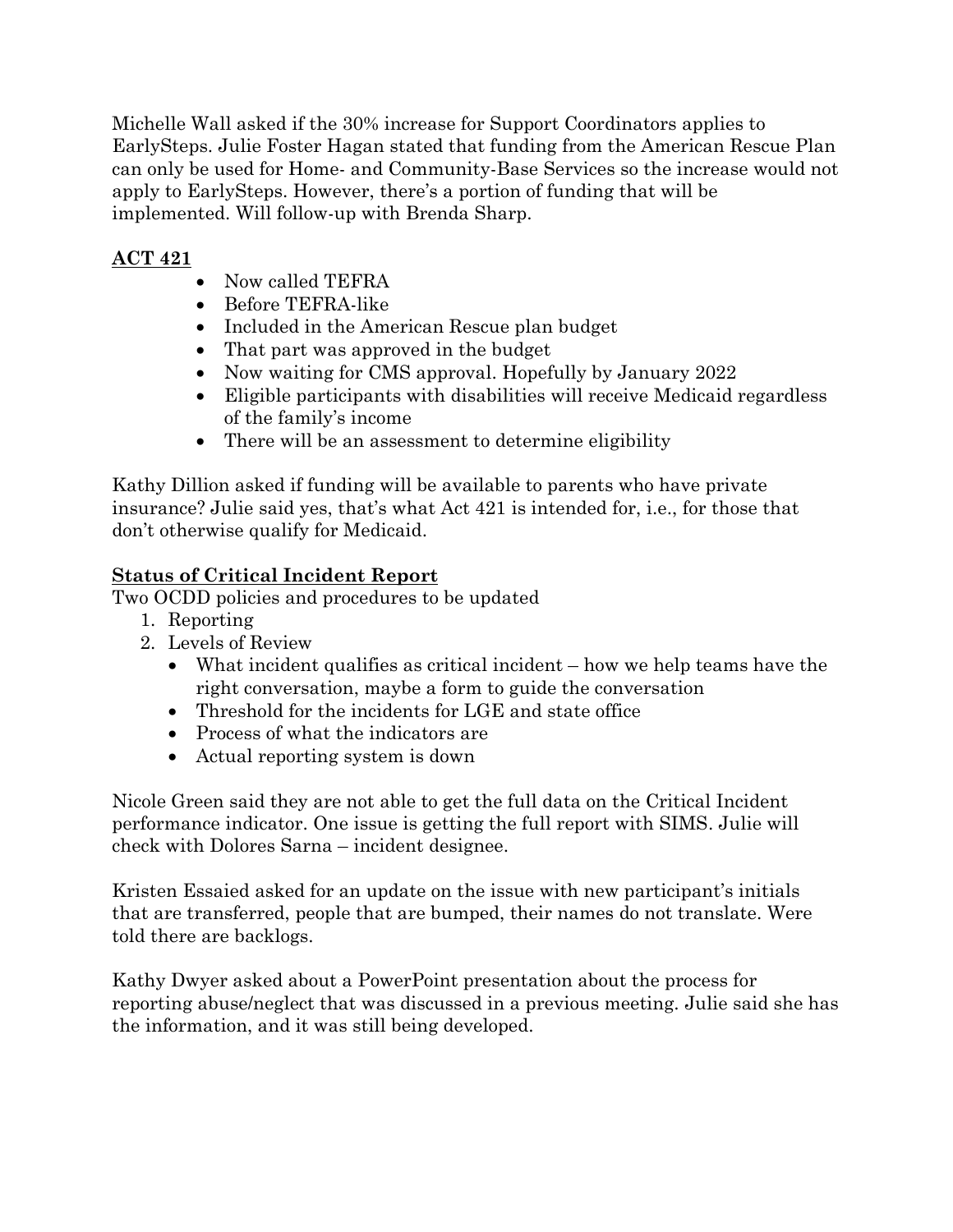### **Report from the Regions**

**Region I** – No representative present.

**Region II** – Michelle Wall reported that they met on September 20, 2021 and had a quorum. They elected a new member who is a Self-Advocate. They had a discussion with an Allied Health Professional. Families are interested in Summer Camps being funded by Waiver funds.

**Region III** – Kathy Dwyer asked April Young if her second term on the SAC was approved. April reported that the Region III RAC has not had a meeting in quite some time. Karen Scallan reported that she spoke to Wes Cagle and their RAC is reorganizing. Kathy asked that they keep the SAC posted about their progress.

**Region IV –** No representative present.

**Region V** –Mylinda Elliott reported that they discussed several topics.

- AIP Quarterly Report that give different percentage measures
- Met most of the performance measures
- Received information Summary Report
- Level of Care Review Referrals, Family Support, Entry Unit, EarlySteps, Flexible Spending Fund, Critical Incident Reports

**Region VI –** No representative present.

**Region VII –** No representative present.

**Region VIII –** Konstance Causey reported that their last meeting was October 26, 2021 but they did not have a quorum. The reviewed all reports.

- Flexible Family Fund: had an overall increase of waiver slots
	- $\circ$  170 requests 2 slots were vacant and then refilled
	- $\circ$  142 critical incidents 104 closed 38 pending
- Employment indicator: did not meet the goal. Only 6.2% out of 20%
- Legislative Advocacy Agenda: Post-Secondary Opportunities
- Next meeting is scheduled for January 25, 2022

**Region IX** – Suzanne Bourgeois reported their last meeting was held October 12, 2021. They had a Quorum

 Reports from EarlySteps – slight drop from previous year in children-some parishes show increase.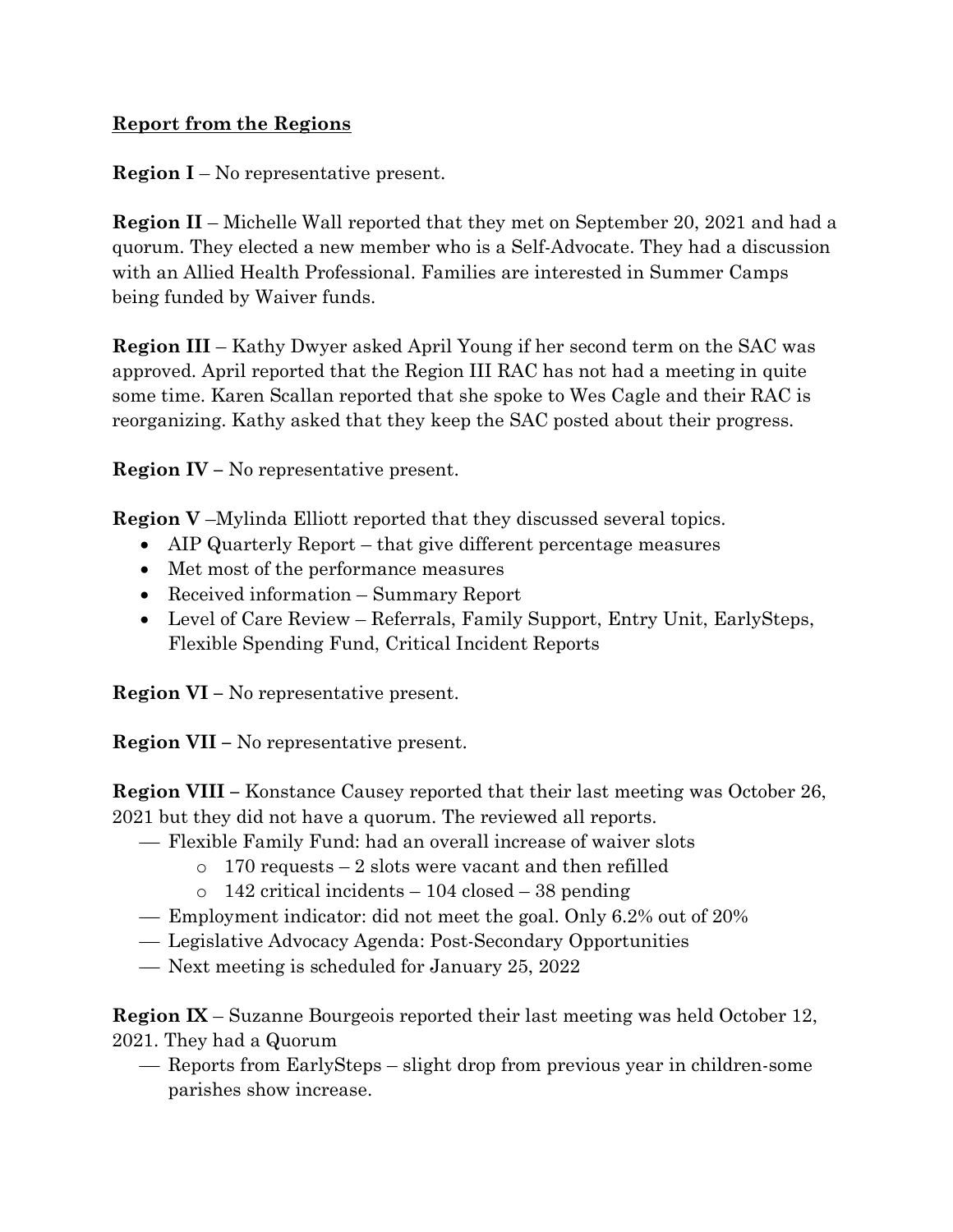- Report from North Shore Families Helping Families.
- Training Continues.
- Touch a Truck event was cancelled.
- Breakfast with Santa partnering with the Coroner's Office. Will do a drive through event.
- Yes, We Can Event April 9, 2022 First Baptist Church.
- People First Conference was cancelled but planning a meeting soon.
- RAC Committee considering moving to quarterly meetings.
- Kristen will serve on the SAC Committee in Sharon's place.
- Next meeting will be held on February 8, 2022.

**Region X –** Kathy Dwyer reported they appointed a new SAC Member, i.e., Jen Walle. They met all indicators except IFS funds spent. The IFS Review Committee requested JPHSA to reconsider some IFS requests that were not funded to bring the indicator goal up to par. Their Employment indicator increased slightly to 10.10%. They also elected new RAC Officers:

- o Tara Rosenkranz Chair
- o Cecille Burr Vice Chair
- o Jen Walle Secretary

They reminded everyone to share and complete the HCR 45 Survey which is about interest in tracking technology for individuals who are at risk of wondering and elopement. Mylinda Elliott noted the deadline for completing the survey was extended to November 18th. Kathy mentioned the survey needs to be in other languages as well as the outreach materials. Families Helping Families of Greater New Orleans reported about a partnership with all the Families Helping Families Centers and Healthy Blue to conduct a job fair for individuals with developmental disabilities.

## **Dental Task Force for Adults with DD – Kathy Dwyer reported that:**

- Funds will be included in LDH's budget beginning July 1, 2022.
- Act 450 Comprehensive Dental Services for Adults 21 years and older will provide the same services children under the age of 21 through EPSDT.
- Act 450 was the result of a motion from the SAC Committee.
- The Dental Task Force is still working with OCDD, the LSUHSC School of Dentistry, and the Arc of Louisiana to enhance training for the dental workforce, i.e., both pre- and post-graduate training. Two topics that they are working on are a Behavioral Supports component and an Individual/Parent/Caregiver Component.
- Next meeting will be this Friday, November 12, 2021.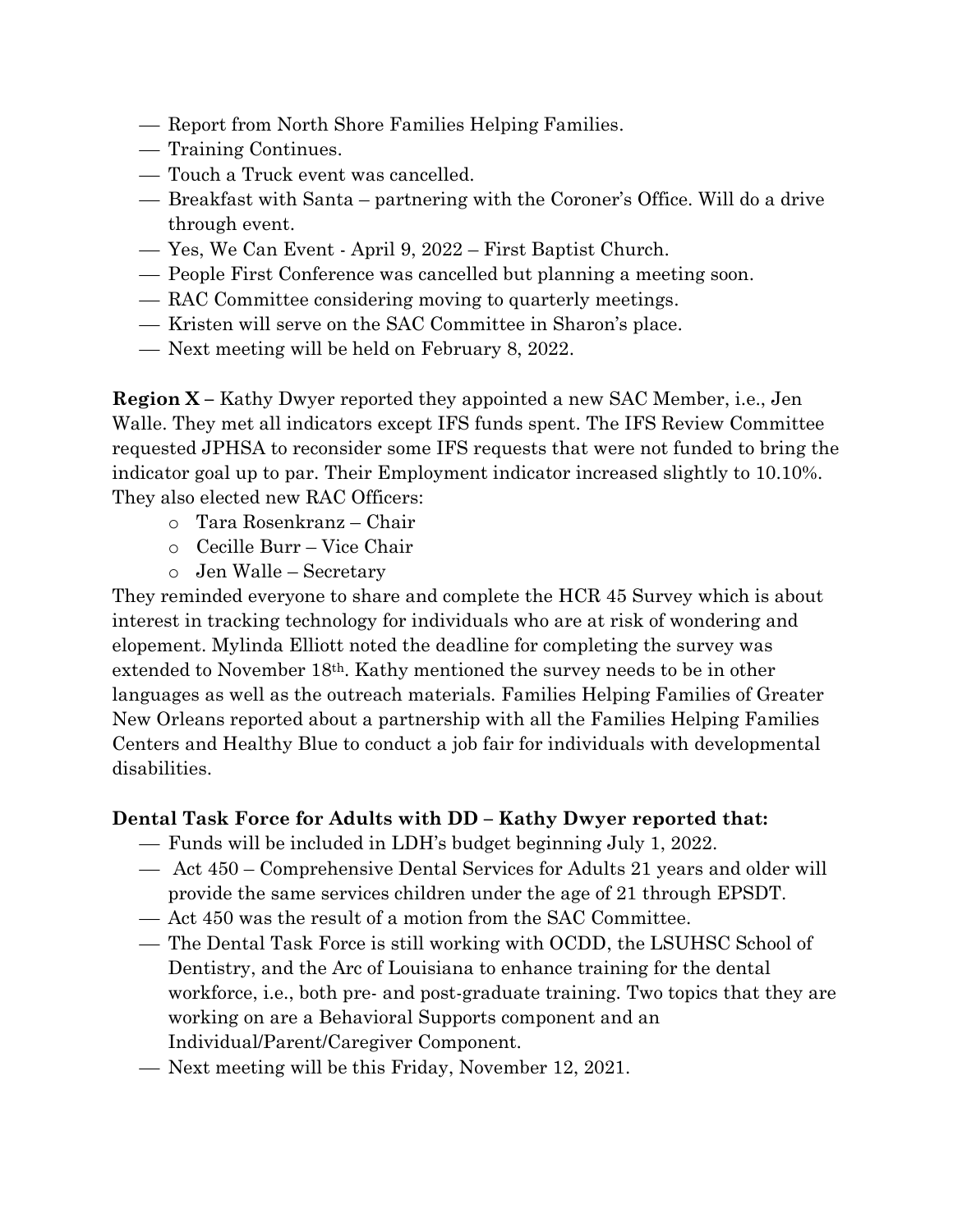### **Old Business:**

SAC membership update

- As soon as Julie approves Kristen Essaied's application she will take
- Sharon's place as a voting committee member on the SAC
- April Young confirmed her term limit will be extended past April 2022

Addressing Vacant Positions: 3 open positions – Region IV, Region VI, Region VII

### **Nomination and Voting new SAC Officers for 2022:**

- Chair: Konstance Causey motioned that Kathy Dwyer continue as Chair for 2022. Michelle Wall seconded the motion. Kathy abstained. Motion passed without objection.
- Vice Chair: Michelle Wall nominated Konstance Causey to continue as Vice Chair for 2022. Mylinda Elliott seconded the motion. No abstentions. Motion passed without objection.
- Secretary: Dana Fullington motioned that Mylinda Elliott continue as Secretary for 2022. Michelle Wall seconded the motion. Mylinda Elliott abstained. Motion passed without objection.

### **The SAC Officers for 2022 are:**

- Chair Kathy Dwyer
- Vice Chair Konstance Causey
- Secretary Mylinda Elliott

#### **Public Comments:**

— Kristie Curtis inquired about the RAC meeting dates for Region IV stating that Region IV hasn't had a representative on the SAC for almost a year. Kathy Dwyer suggested she contact her Local Governing Entity (LGE)

#### **Announcements:**

- Sharon Delvisco comments in the Chat that People First Louisiana North Shore Chapter will be meeting on November 23, 2021, at North Families Helping Families Covington.
- Jackie commented that she had just received an email from Julie Foster Hagan with the approval of Kristen Essaied's application for the SAC. Kristen will officially become a voting member at the next SAC meeting in January 2022.
- The next SAC meetings for next year are listed below:
	- January 12, 2022
	- March 9, 2022